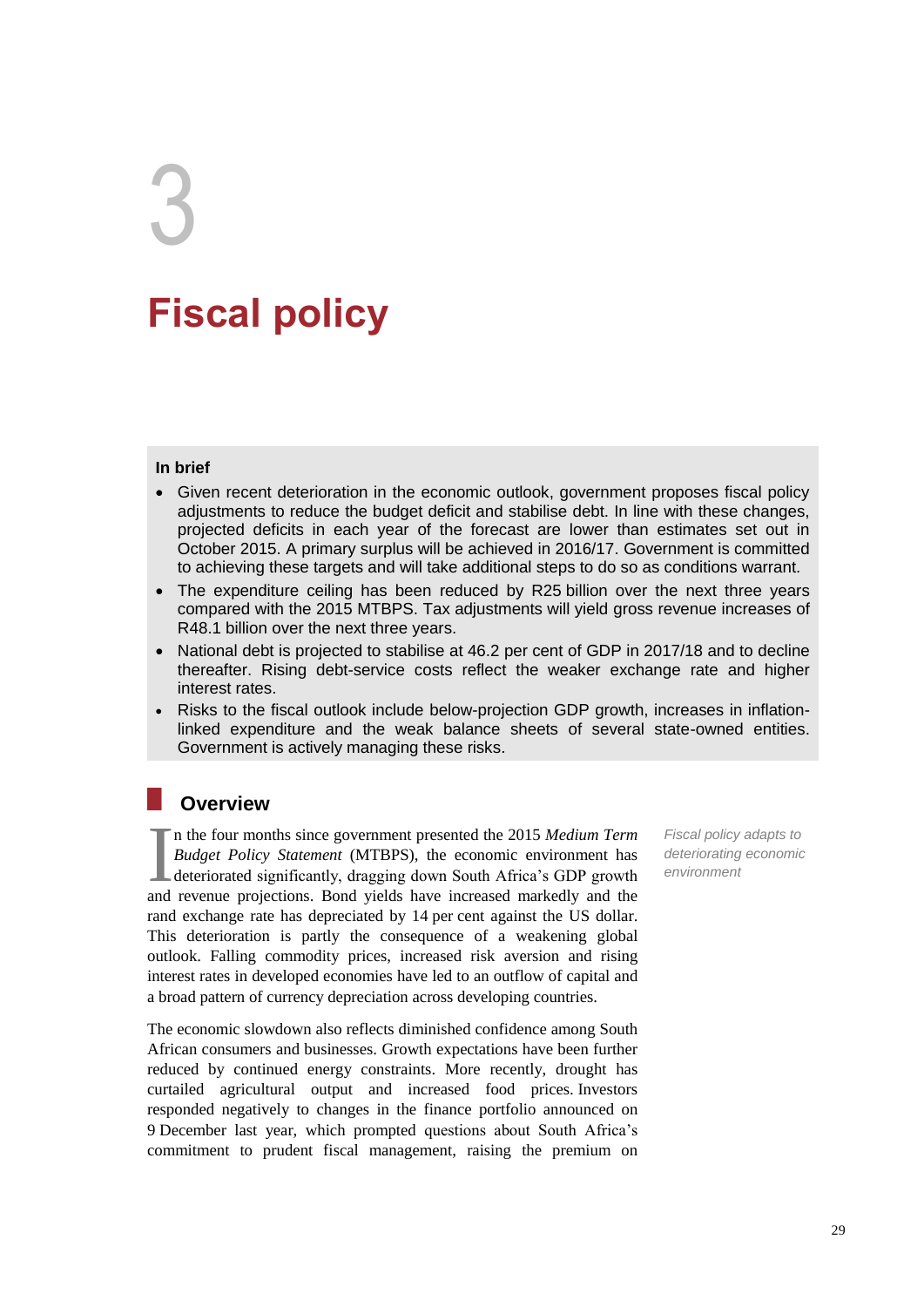| Table 3.1 Macroeconomic performance and projections, 2012/13 – 2018/19 |         |        |      |                 |         |                 |         |
|------------------------------------------------------------------------|---------|--------|------|-----------------|---------|-----------------|---------|
| 2014/15<br>2015/16<br>2013/14<br>2016/17<br>2017/18<br>2012/13         |         |        |      |                 |         |                 | 2018/19 |
| Percentage change                                                      |         | Actual |      | <b>Estimate</b> |         | <b>Forecast</b> |         |
| GDP at current prices (R billion)                                      | 3 3 2 8 | 3610   | 3844 | 4 0 7 3         | 4 3 8 8 | 4751            | 5 1 6 1 |
| Real GDP growth                                                        | 2.1     | 2.2    | 1.6  | 0.9             | 1.2     | 1.9             | 2.5     |
| <b>GDP</b> inflation                                                   | 5.8     | 6.1    | 4.8  | 5.1             | 6.4     | 6.3             | 6.0     |
| CPI inflation                                                          | 5.6     | 5.8    | 5.6  | 5.4             | 6.6     | 6.2             | 5.9     |

government debt. At the same time, new public spending requirements have arisen in higher education and to provide drought relief.

*Source: National Treasury*

In December 2015, ratings agencies, citing poor economic growth prospects and other concerns, either downgraded South Africa's sovereign credit rating for foreign-currency debt or put the country on a negative outlook, raising the possibility of a downgrade to sub-investment grade status. The impact of such an event, if it were to occur, is difficult to predict. In a more benign scenario, a downgrade would probably lead to a short-term spike in interest rates and further weakening of the rand. In a less favourable scenario, it could trigger a sharp reversal of capital flows and precipitate a recession. In such an event, aggressive austerity measures would likely be required to restore the public finances to a sustainable position.

Since 2012, government has maintained core social and infrastructure programmes. However, sluggish economic growth has weighed heavily on revenue collection – constraining the very resources needed to close the budget deficit. The outlook for economic growth over the next three years is the lowest it has been since the medium-term expenditure framework (MTEF) was introduced in 1997. It appears that structural, rather than cyclical factors, are the primary cause of a protracted period of slower growth in South Africa and the world economy.

*Fiscal proposals intended to pre-empt need for stronger action in future*

These considerations have prompted government to propose additional revenue and expenditure measures over the medium term, pre-empting the need for stronger action in future.

## **Securing fiscal sustainability**

The 2016 Budget proposals reinforce government's commitment to a prudent, sustainable fiscal policy trajectory, and respond actively to the changed circumstances since the tabling of the 2015 MTBPS.

Over the next three years, government will lower the expenditure ceiling, bolster tax revenues, actively manage fiscal risks emanating from stateowned companies and sharply restrict the growth of compensation budgets.

As a result of these measures, the budget deficit will close more rapidly than announced at the time of the 2015 MTBPS. In 2016/17, for the first time since the 2009 recession, government will achieve a consolidated primary surplus: revenue will exceed non-interest spending. The budget deficit will fall from 3.2 per cent in 2016/17 to 2.8 per cent in 2017/18, and 2.4 per cent the following year.

*Deficit will close more rapidly than announced in 2015 MTBPS*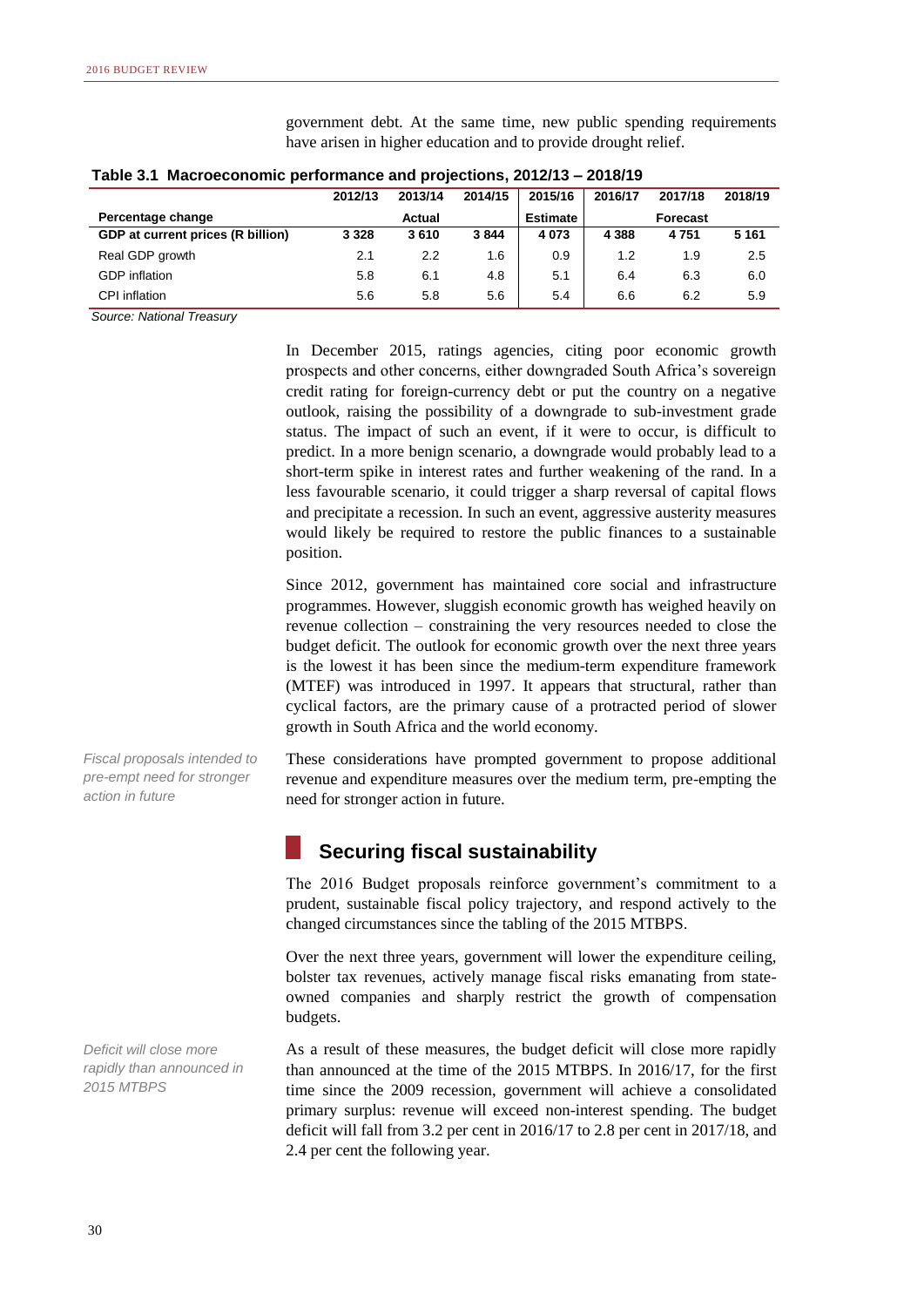|                             | 2012/13  | 2013/14        | 2014/15     | 2015/16        | 2016/17     | 2017/18                      | 2018/19  |
|-----------------------------|----------|----------------|-------------|----------------|-------------|------------------------------|----------|
|                             |          | <b>Outcome</b> |             | <b>Revised</b> |             | <b>Medium-term estimates</b> |          |
| R billion/percentage of GDP |          |                |             | estimate       |             |                              |          |
| Revenue                     | 907.6    | 1 008.1        | 1 100.0     | 1 223.1        | 1 3 2 4 . 3 | 1436.7                       | 1 571.6  |
|                             | 27.3%    | 27.9%          | 28.6%       | 30.0%          | 30.2%       | 30.2%                        | 30.4%    |
| Non-interest expenditure    | 950.1    | 1 0 34.5       | 1 1 1 6 . 5 | 1 245.6        | 1 308.9     | 1 403.4                      | 1 509.6  |
|                             | 28.6%    | 28.7%          | 29.0%       | 30.6%          | 29.8%       | 29.5%                        | 29.2%    |
| Interest payments           | 93.3     | 109.6          | 121.2       | 135.3          | 154.3       | 168.7                        | 185.6    |
|                             | 2.8%     | $3.0\%$        | $3.2\%$     | 3.3%           | 3.5%        | $3.6\%$                      | 3.6%     |
| <b>Expenditure</b>          | 1 043.4  | 1 144.1        | 1 237.7     | 1 380.9        | 1463.3      | 1 572.1                      | 1 695.2  |
|                             | 31.4%    | 31.7%          | 32.2%       | 33.9%          | 33.3%       | 33.1%                        | 32.8%    |
| <b>Budget balance</b>       | $-135.9$ | $-136.0$       | $-137.8$    | $-157.9$       | $-139.0$    | $-135.3$                     | $-123.6$ |
|                             | $-4.1\%$ | $-3.8\%$       | $-3.6\%$    | $-3.9%$        | $-3.2\%$    | $-2.8\%$                     | $-2.4%$  |
| <b>Primary balance</b>      | -42.6    | $-26.4$        | $-16.6$     | $-22.6$        | 15.4        | 33.4                         | 62.0     |
|                             | $-1.3%$  | $-0.7\%$       | $-0.4%$     | $-0.6\%$       | 0.4%        | $0.7\%$                      | $1.2\%$  |

## **Table 3.2 Consolidated fiscal framework, 2012/13 – 2018/19**

*Source: National Treasury*

To achieve its fiscal goals, government proposes to:

- Increase revenue through tax policy measures that raise an additional R18.1 billion in 2016/17, and R15 billion in each of the subsequent two years.
- Lower the expenditure ceiling by R10 billion in 2017/18 and R15 billion in 2018/19 by reducing compensation budgets, complemented by measures to restrict hiring.
- Reprioritise R31.8 billion over the next three years to meet new spending needs, without increasing the total expenditure envelope.

Relative to projections contained in the 2015 MTBPS, these steps will lead to additional fiscal consolidation of R18 billion in 2016/17, R25 billion in 2017/18 and R30 billion in 2018/19. This adds to the R42 billion of consolidation measures (R25 billion in spending reductions and a R17 billion tax increase) announced in the 2015 Budget. The fiscal consolidation will see gross tax revenue increase by 1.5 percentage points of GDP and main budget non-interest expenditure (excluding the Eskom appropriation) fall by 0.5 percentage points of GDP between 2015/16 and 2018/19.

*Budget proposes additional fiscal consolidation of R73 billion over medium term*

| R billion                     | 2015/16 | 2016/17 | 2017/18 | 2018/19 |
|-------------------------------|---------|---------|---------|---------|
| 2015 Budget Review            |         |         |         |         |
| <b>Expenditure reductions</b> | 10      | 15      |         |         |
| Revenue increases             | 17      |         |         |         |
| 2016 Budget Review            |         |         |         |         |
| Expenditure reductions        |         |         | 10      | 15      |
| Revenue increases             |         | 18      | 15      | 15      |

**Table 3.3 Consolidation measures, 2015/16 – 2018/19**

*Source: National Treasury*

Government is committed to achieving its medium-term budget deficit targets and will take additional steps to fulfil this commitment as conditions warrant. Future budgets may alter the mix of revenue and expenditure measures proposed without reducing the overall size of the consolidation. For example, government could decide to moderate tax increases in favour of stronger spending reductions, or vice versa.

*Additional steps will be taken to meet deficit targets, if necessary*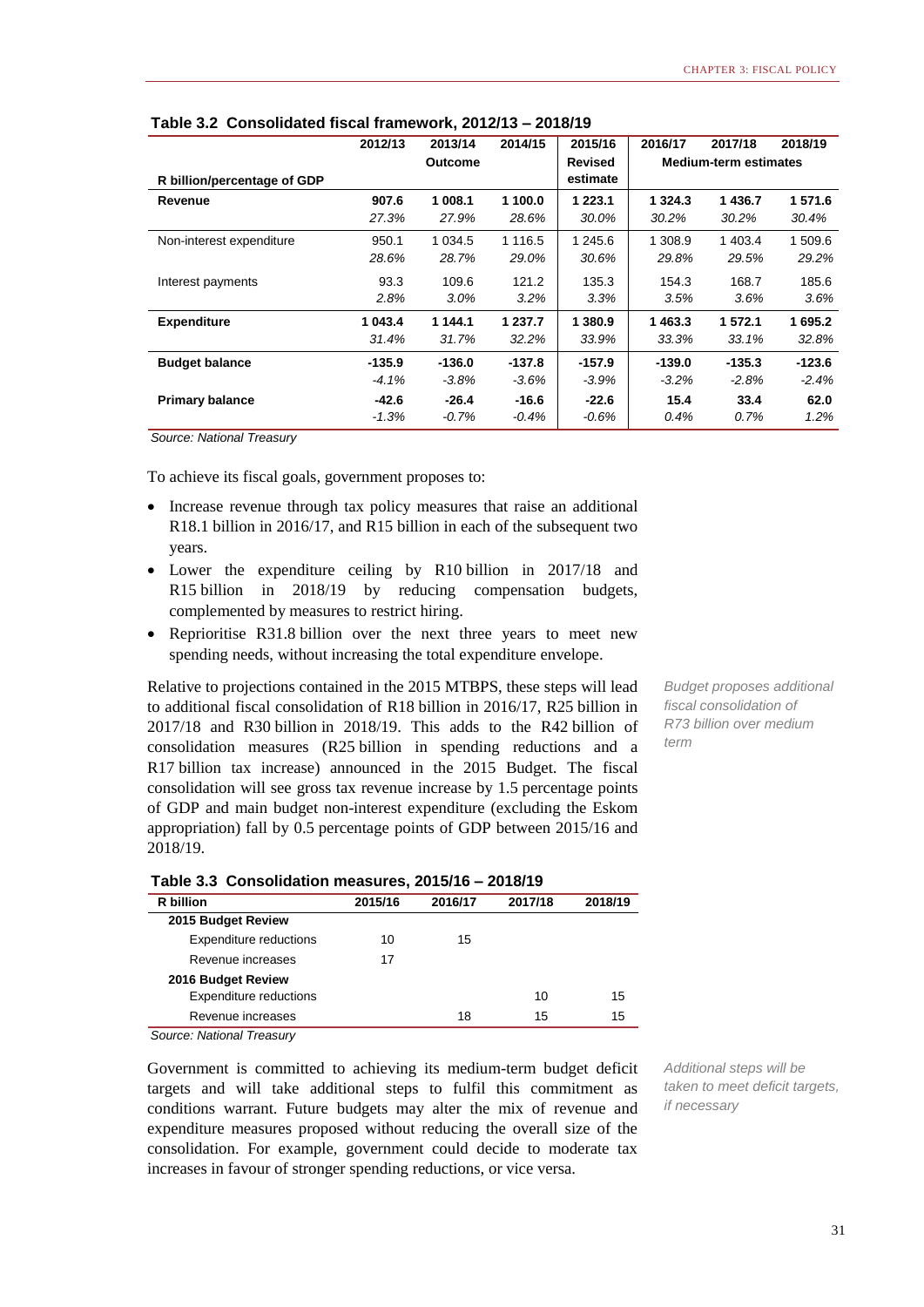*Budget proposes R48 billion increase in gross taxes over medium term*

#### *Tax policy reforms to boost revenue*

The 2016 Budget proposes tax increases of R48 billion over the next three years relative to the 2015 MTBPS estimates. In 2016/17, an additional R7.6 billion in revenue will be raised by limiting relief for the effects of inflation on personal income tax (fiscal drag). Increases in the fuel levy and specific excise duties will amount to R9.5 billion, while adjustments to capital gains tax and transfer duty raise R2 billion. Another R30 billion in revenue has been included in the baselines of the two outer years (R15 billion in 2017/18 and R15 billion in 2018/19), with details of tax policy proposals to be determined following consultation and review, and set out in subsequent budgets.

## *Lowering the expenditure ceiling*

The 2016 Budget proposals reduce growth in baseline expenditure by R25 billion over the MTEF period compared with 2015 MTBPS estimates. These reductions – R10 billion in 2017/18 and R15 billion in 2018/19 – will be applied to the compensation budgets of national and provincial departments.

**Table 3.4 Expenditure ceiling,<sup>1</sup>2012/13 – 2018/19**

| R million          | 2012/13 | 2013/14 | 2014/15   | 2015/16   | 2016/17   | 2017/18   | 2018/19   |
|--------------------|---------|---------|-----------|-----------|-----------|-----------|-----------|
| 2013 Budget Review | 864 658 | 942 000 | 1 015 718 | 092 747   |           |           |           |
| 2014 Budget Review |         | 935 071 | 1 014 222 | 091 253   | 168 284   |           |           |
| 2015 Budget Review |         |         | 1 006 905 | 081 214   | . 152 833 | 250 086   |           |
| 2015 MTBPS         |         |         | 1 001 789 | 1 077 527 | 152 833   | 250 086   | 1 354 422 |
| 2016 Budget Review |         |         | 1 001 874 | 076 705   | 152 833   | 1 240 086 | 1 339 422 |

*1. Non-interest spending financed from the National Revenue Fund, excluding skills development levy, special appropriations in 2015/16 for Eskom and New Development Bank, debt management and Gold and Foreign Exchange Contingency Reserve Account transactions Source: National Treasury*

*New appointments subject to clear human resource plans aligned with lower budgets*

To effect these measures, appointments to fill administrative and managerial vacancies will be blocked on government's payroll system starting in April 2016. The National Treasury, working with provincial treasuries and the Department of Public Service and Administration, will consider authorising appointments only after departments have submitted clear human resource plans aligned with reduced compensation budgets and greater efficiency. In many cases, these plans will need to trim employment of non-critical personnel, eliminate supernumerary positions and establish a sustainable level of authorised, funded posts that will be closely monitored in the years ahead.

#### *Reprioritising for new spending needs*

*Service delivery to the poor has been protected from reductions*

Government has responded to new spending needs without compromising expenditure limits. Care has been taken to avoid reducing budgets that would adversely affect service delivery to poor South Africans.

The 2016 Budget proposes to reprioritise spending amounting to R31.8 billion over the MTEF period to support higher education and South Africa's contributions to the New Development Bank. In addition, R3.5 billion of this amount will be added to the contingency reserve in 2016/17 in response to elevated macroeconomic risks. Additional allocations for small business development and performance monitoring have also been made. These allocations are funded by large reductions in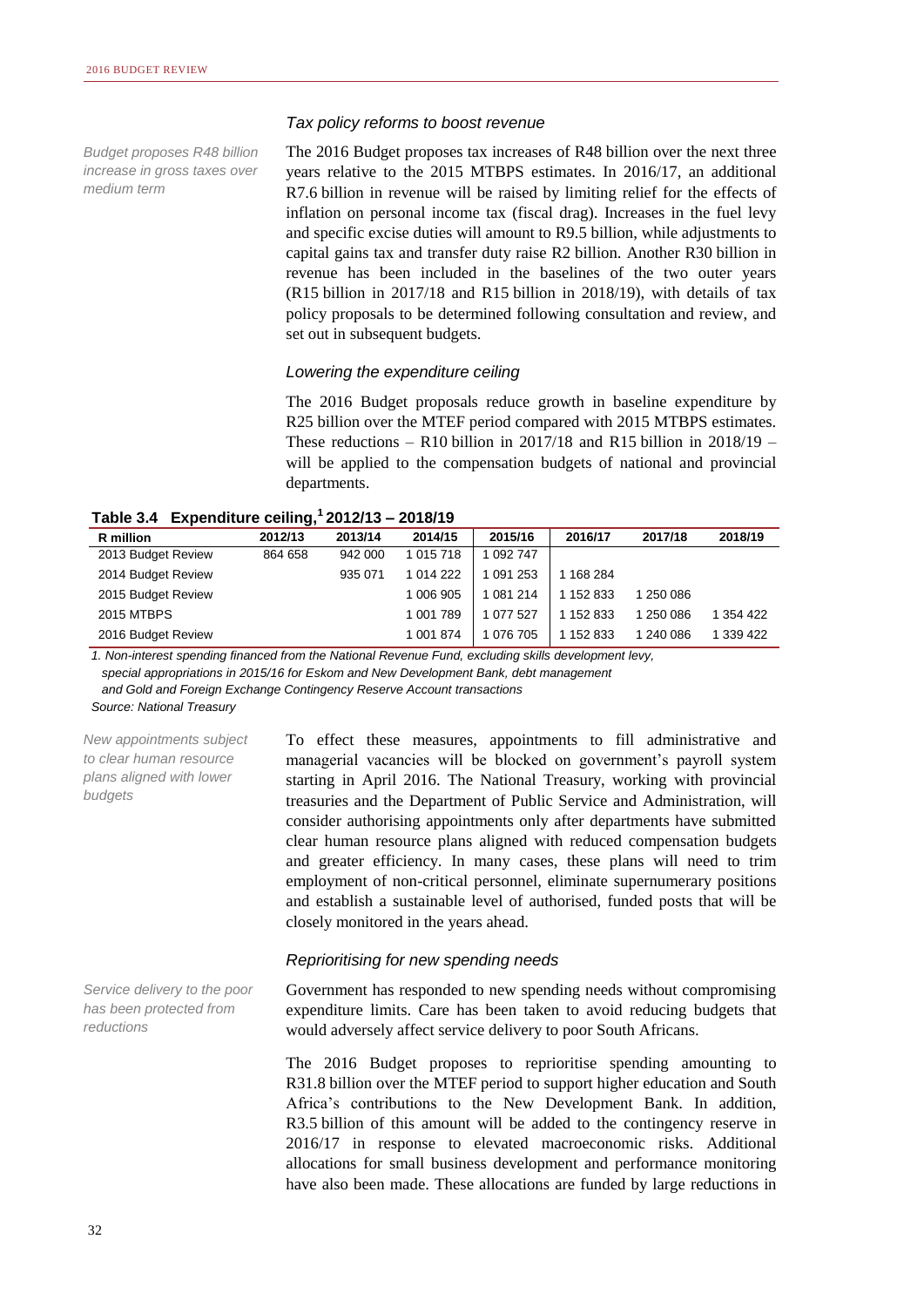budgets for non-essential goods and services in national departments, including travel, complemented by stronger cost-containment initiatives, and reforms to procurement and supply chain management.

Compensation budgets of departments with high vacancy rates have been significantly reduced, as have transfers to several national public entities. A commensurate share of the reprioritisation has been sourced from provincial and local government allocations. Where infrastructure programmes have persistently underspent, prudent cuts have been made.

## **Risks to the fiscal outlook**

The main risks to government's fiscal consolidation plans are weakerthan-expected economic outcomes, inflation and the financial position of several state-owned entities:

- A weaker-than-expected economic growth performance in the outer years of the framework would reduce revenue growth, pushing out the year in which debt is to stabilise. Further increases in interest rates, combined with a weaker exchange rate and rising inflation, would raise the cost of borrowing and increase the stock of debt.
- Food inflation has increased and Eskom has approached the energy regulator for higher tariff increases. If these result in higher consumer price index inflation over the coming year, there will be upward pressure on inflation-linked expenditure, including compensation, social grants and free basic services.
- Several state-owned entities are in financial distress. The financial position of South African Airways has deteriorated since October 2015. In the event of default, government will likely be called on to pay a portion of its guarantee to the airline, which currently stands at about R14.4 billion.

If any of these risks were to materialise, government would need to consider contingency measures. In the event of slower growth or higher inflation, government may reprioritise spending, further reduce baseline allocations or defer new programmes. Government is working with stateowned companies facing financial difficulties to stabilise their balance sheets and implement realistic turnaround plans (see Chapter 8).

## **Fiscal framework**

At 3.9 per cent of GDP, the consolidated deficit in 2015/16 is broadly in line with the 2015 MTBPS estimate. Deficit estimates for the outer years of the framework improve on average by about 0.4 per cent of GDP compared with the October 2015 projection, as a result of tax policy proposals and reductions in spending. Excluding the R23 billion Eskom appropriation announced in the 2015 Budget, consolidated non-interest expenditure will grow at an annual average rate of 7.3 per cent over the next three years. Current transfers and subsidies are expected to grow on average by 6.8 per cent over the next three years, mainly reflecting inflation-related increases to social grants. Goods and services budgets grow by 6.9 per cent over the same period.

*GDP growth, food inflation, energy prices and stability of state-owned companies are main risks to forecast*

*Contingency measures may be necessary if risks materialise*

*Consolidated deficit for 2015/16 in line with 2015 MTBPS projections*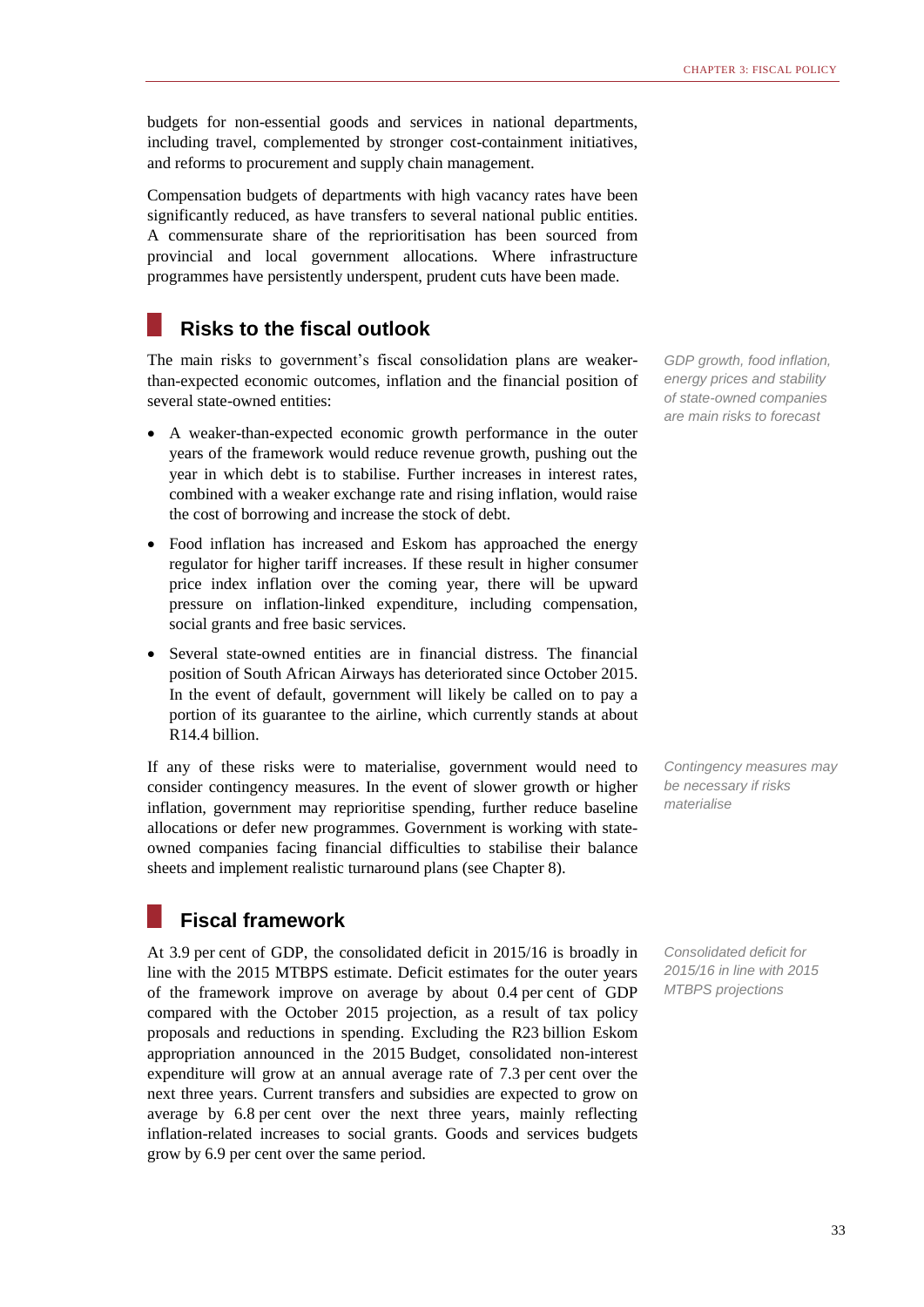*Compensation stable at 35 per cent of total spending*

Compensation as a share of total spending is projected to remain at about 35 per cent between 2015/16 and 2018/19. After taking account of reprioritisation, the wage agreement and proposed reductions in national and provincial compensation, the consolidated wage bill is expected to grow at a nominal annual average of 7.4 per cent over the MTEF period.

|                                      | 2012/13  | 2013/14  | 2014/15  | 2015/16        | 2016/17                      | 2017/18  | 2018/19  |
|--------------------------------------|----------|----------|----------|----------------|------------------------------|----------|----------|
|                                      |          | Outcome  |          | <b>Revised</b> | <b>Medium-term estimates</b> |          |          |
| <b>R</b> billion                     |          |          |          | estimate       |                              |          |          |
| <b>OPERATING ACCOUNT</b>             |          |          |          |                |                              |          |          |
| <b>Current revenue</b>               | 892.2    | 992.9    | 1 083.3  | 1 181.2        | 1 3 1 0.5                    | 1431.1   | 1 567.2  |
| <b>Current payments</b>              | 919.6    | 1 006.5  | 1 086.0  | 1 188.3        | 1 283.0                      | 1 377.5  | 1481.5   |
| Compensation                         | 376.3    | 408.2    | 437.0    | 476.8          | 516.8                        | 551.5    | 590.9    |
| Goods and services                   | 162.9    | 174.2    | 187.5    | 193.7          | 204.7                        | 221.9    | 236.6    |
| Interest payments                    | 93.3     | 109.6    | 121.2    | 135.3          | 154.3                        | 168.7    | 185.6    |
| Current transfers and subsidies      | 287.1    | 314.6    | 340.2    | 382.5          | 407.2                        | 435.4    | 468.4    |
| <b>Current balance</b>               | $-27.5$  | $-13.7$  | $-2.7$   | $-7.1$         | 27.4                         | 53.6     | 85.7     |
| Percentage of GDP                    | $-0.8%$  | $-0.4%$  | $-0.1%$  | $-0.2%$        | 0.6%                         | 1.1%     | 1.7%     |
| <b>CAPITAL ACCOUNT</b>               |          |          |          |                |                              |          |          |
| Capital receipts                     | 0.3      | 0.2      | 1.3      | 0.2            | 0.1                          | 0.1      | 0.1      |
| Capital payments                     | 66.3     | 75.8     | 86.4     | 97.9           | 100.4                        | 105.6    | 110.5    |
| Capital transfers                    | 52.4     | 57.5     | 59.7     | 65.1           | 68.7                         | 73.9     | 83.2     |
| <b>Capital financing requirement</b> | $-118.4$ | $-133.1$ | $-144.8$ | $-162.8$       | $-168.9$                     | $-179.3$ | $-193.5$ |
| Percentage of GDP                    | $-3.6%$  | $-3.7%$  | $-3.8%$  | $-4.0%$        | $-3.8%$                      | $-3.8%$  | $-3.7%$  |
| Financial transactions <sup>1</sup>  | 10.0     | 10.8     | 9.7      | 12.0           | 8.5                          | 0.4      | $-0.8$   |
| Contingency reserve                  |          |          |          |                | 6.0                          | 10.0     | 15.0     |
| <b>Budget balance</b>                | $-135.9$ | $-136.0$ | $-137.8$ | $-157.9$       | $-139.0$                     | $-135.3$ | $-123.6$ |
| Percentage of GDP                    | $-4.1%$  | $-3.8%$  | $-3.6%$  | $-3.9%$        | $-3.2%$                      | $-2.8%$  | $-2.4%$  |

#### **Table 3.5 Consolidated operating and capital accounts, 2012/13 – 2018/19**

*1. Transactions in financial assets and liabilities*

*Source: National Treasury*

*Capital-financing requirement remains broadly unchanged at 3.8 per cent of GDP over MTEF period*

*From 2016/17 onwards, government will close its current deficit*

Nominal growth in capital payments declines from 16 per cent in 2015/16 to an annual average of 4.1 per cent over the medium term, as funds allocated to underspending capital grants are reallocated to priority areas. Capital transfers grow by a nominal annual average of 8.5 per cent, reflecting funding for local government infrastructure. The capitalfinancing requirement as a share of GDP will remain broadly unchanged, at about 3.8 per cent over the three-year spending period. This reflects relatively strong growth in capital spending by the South African National Roads Agency Limited and the Passenger Rail Agency of South Africa, financed in part by drawdowns on their reserves.

From 2016/17 onwards, government will close its current deficit – the difference between current revenue and spending on compensation, goods and services, interest, and current transfers and subsidies. The resultant savings are expected to reach 1.7 per cent of GDP in 2018/19, equivalent to 44 per cent of government's budgeted capital spending.

# **Elements of the consolidated budget**

The consolidated budget includes the main budget as well as spending by provinces, public entities and social security funds financed from their own revenue.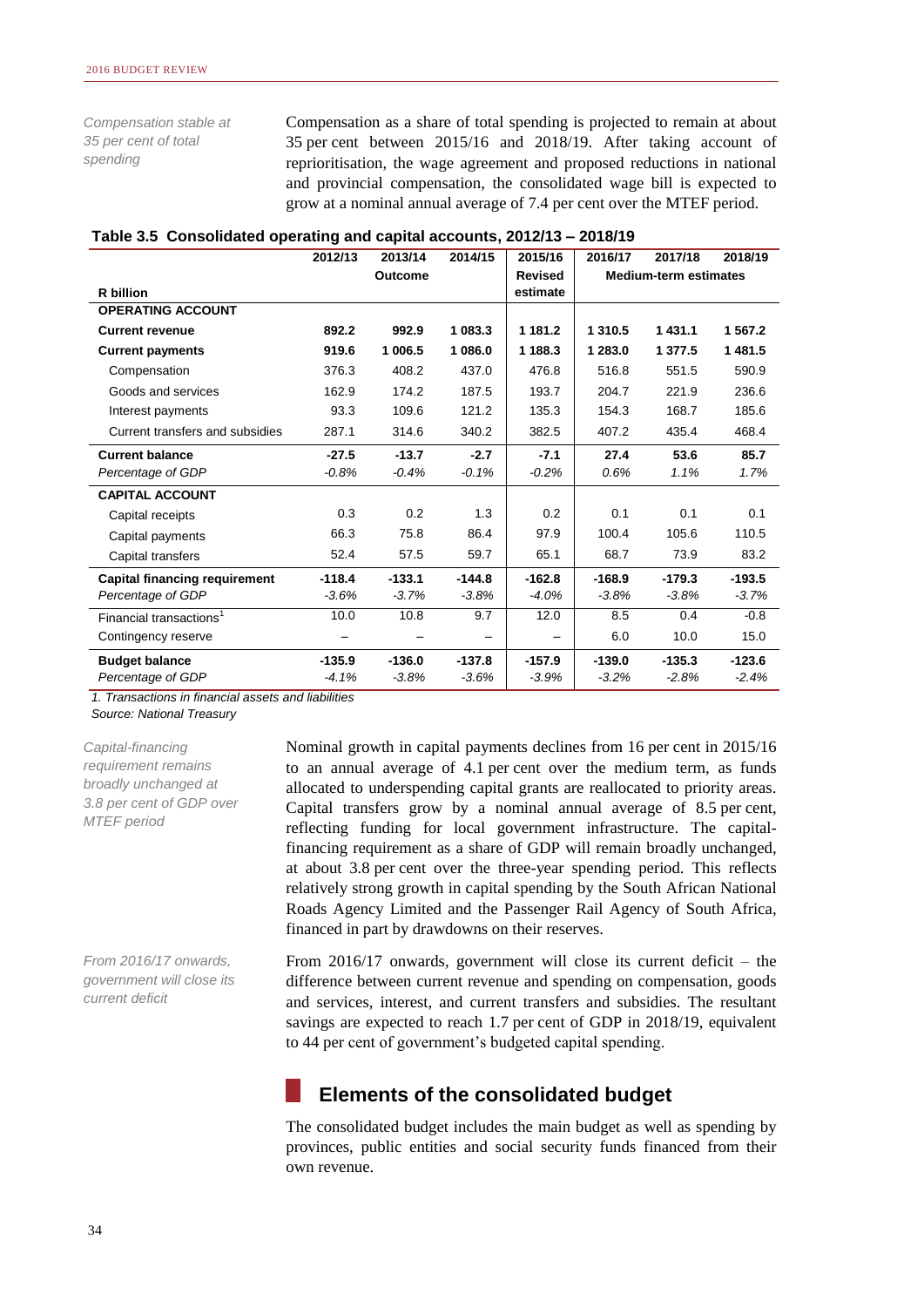## **Main budget framework**

The main budget framework summarises spending financed by revenue and borrowing deposited into the National Revenue Fund. The main budget deficit, which is government's borrowing requirement, will be 4.2 per cent of GDP in 2015/16, declining to 2.9 per cent in the outer year. The main budget primary deficit – the difference between revenue and non-interest spending – is projected to narrow, reaching a surplus in 2017/18.

*Main budget primary surplus expected in 2017/18*

|  | Table 3.6 Main budget framework, 2012/13 - 2018/19 |  |
|--|----------------------------------------------------|--|
|--|----------------------------------------------------|--|

|                                             | 2012/13  | 2013/14  | 2014/15  | 2015/16        | 2016/17  | 2017/18                      | 2018/19   |  |
|---------------------------------------------|----------|----------|----------|----------------|----------|------------------------------|-----------|--|
|                                             |          | Outcome  |          | <b>Revised</b> |          | <b>Medium-term estimates</b> |           |  |
|                                             |          |          |          | estimate       |          |                              |           |  |
| R billion/percentage of GDP                 |          |          |          |                |          |                              |           |  |
| Revenue                                     |          |          |          |                |          |                              |           |  |
| Gross tax revenue after proposals           | 813.8    | 900.0    | 986.3    | 1 0 69.7       | 1 174.8  | 1 296.5                      | 1 4 3 4.7 |  |
| Non-tax revenue                             | 16.2     | 18.9     | 18.3     | 41.7           | 14.5     | 15.1                         | 14.4      |  |
| SACU <sup>1</sup>                           | $-42.2$  | $-43.4$  | $-51.7$  | $-51.0$        | $-39.4$  | $-51.1$                      | $-63.0$   |  |
| National Revenue Fund receipts <sup>2</sup> | 12.3     | 11.7     | 12.6     | 14.2           | 12.2     | 3.8                          | 2.5       |  |
| Main budget revenue                         | 800.1    | 887.3    | 965.5    | 1 074.5        | 1 162.0  | 1 2 6 4 . 3                  | 1 388.7   |  |
|                                             | 24.0%    | 24.6%    | 25.1%    | 26.4%          | 26.5%    | 26.6%                        | 26.9%     |  |
| <b>Expenditure</b>                          |          |          |          |                |          |                              |           |  |
| National departments                        | 420.2    | 453.4    | 490.0    | 546.8          | 559.8    | 594.1                        | 637.8     |  |
| Provinces                                   | 380.9    | 410.6    | 439.5    | 471.8          | 499.8    | 542.3                        | 582.9     |  |
| Local government                            | 76.2     | 82.6     | 87.7     | 99.7           | 104.9    | 113.3                        | 125.8     |  |
| <b>Non-interest allocations</b>             | 877.4    | 946.6    | 1 017.2  | 1 1 1 8.2      | 1 164.6  | 1 249.8                      | 1 346.5   |  |
| Debt-service costs                          | 88.1     | 101.2    | 114.8    | 129.1          | 147.7    | 161.9                        | 178.6     |  |
| Contingency reserve                         |          |          |          |                | 6.0      | 10.0                         | 15.0      |  |
| Main budget expenditure                     | 965.5    | 1 047.8  | 1 132.0  | 1 247.3        | 1 318.3  | 1421.7                       | 1 540.0   |  |
|                                             | 29.0%    | 29.0%    | 29.5%    | 30.6%          | 30.0%    | 29.9%                        | 29.8%     |  |
| Main budget balance                         | $-165.4$ | $-160.5$ | $-166.6$ | $-172.8$       | $-156.3$ | $-157.4$                     | $-151.3$  |  |
|                                             | $-5.0%$  | $-4.4%$  | $-4.3%$  | $-4.2%$        | $-3.6%$  | $-3.3%$                      | $-2.9%$   |  |
| <b>Primary balance</b>                      | $-77.2$  | $-59.3$  | $-51.8$  | $-43.7$        | $-8.6$   | 4.5                          | 27.2      |  |
|                                             | $-2.3%$  | $-1.6%$  | $-1.3%$  | $-1.1%$        | $-0.2%$  | 0.1%                         | 0.5%      |  |

*1. Southern African Customs Union. Amount made up of payments and other adjustments*

*2. Previously classified as extraordinary receipts*

*Source: National Treasury*

As a result of weaker GDP growth, a tax revenue shortfall of R4 billion is projected for 2015/16 compared with 2015 MTBPS projections. This reflects under-collections in personal income tax (R4 billion), value-added tax (R2.4 billion) and dividend withholding tax (R1.4 billion), partially offset by the strong performance of customs duties (R3.2 billion above projections) and marginally higher corporate income tax.

In addition, the recent depreciation of the rand has improved anticipated receipts from financial transactions, which includes revaluation profits on government's foreign exchange deposits at the Reserve Bank. When used to meet government's foreign-currency commitments, these revaluations generate additional cash receipts into the National Revenue Fund. This revenue source has been revised up by R6 billion in the current year, and by R7.3 billion over the MTEF period. Upward revisions to gross tax and National Revenue Fund receipts are partially offset by higher payments to

*Tax revenue shortfall of R4 billion projected for 2015/16 compared to 2015 MTBPS*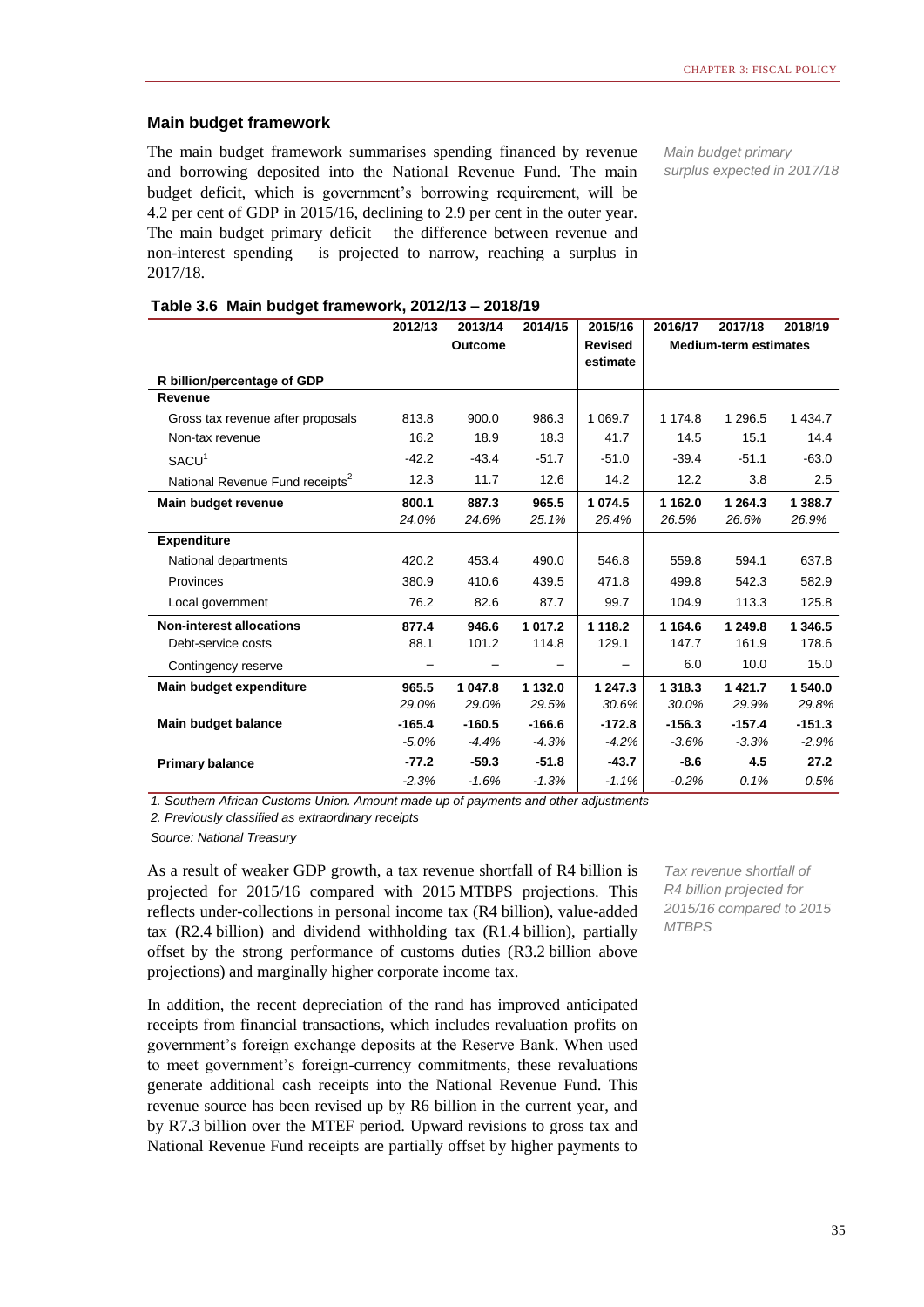Southern African Customs Union members as a result of better-thanexpected customs duty receipts.

*Non-interest spending to decline to 26.4 per cent of GDP in 2018/19*

In real terms, non-interest expenditure (excluding the Eskom appropriation) will grow by 2.2 per cent in 2015/16 and by 0.2 per cent in 2016/17. As a share of GDP, non-interest spending declines to 26.4 per cent in 2018/19 from 26.9 per cent in the current fiscal year.

Table 3.8 details the changes to main budget revenue and expenditure estimates since Budget 2015. For 2015/16, the disposal of Vodacom shares and subsequent allocation to Eskom is reflected in revised non-tax revenue receipts and payments for financial assets. In 2016/17, total expenditure has been revised up due to higher debt-service costs and the skills development levy. Payments for capital assets have been revised down in 2016/17 and 2017/18, reflecting the reprioritisation of underspending capital grants towards other priority areas.

|  | Table 3.7 Revisions to main budget revenue and expenditure estimates, 2015/16 - 2017/18 |  |  |
|--|-----------------------------------------------------------------------------------------|--|--|
|  |                                                                                         |  |  |

|                                              | 2015/16               |                       | 2016/17               |                       | 2017/18               |                       |
|----------------------------------------------|-----------------------|-----------------------|-----------------------|-----------------------|-----------------------|-----------------------|
| R billion/percentage of GDP                  | 2015<br><b>Budget</b> | 2016<br><b>Budget</b> | 2015<br><b>Budget</b> | 2016<br><b>Budget</b> | 2015<br><b>Budget</b> | 2016<br><b>Budget</b> |
| Revenue                                      |                       |                       |                       |                       |                       |                       |
| Gross tax revenue                            | 1 081.3               | 1 0 69.7              | 1 179.2               | 1 174.8               | 1 289.7               | 1 296.5               |
| Non-tax revenue                              | 17.0                  | 41.7                  | 17.9                  | 14.5                  | 18.6                  | 15.1                  |
| SACU <sup>1</sup>                            | $-51.0$               | $-51.0$               | $-36.5$               | $-39.4$               | $-45.4$               | $-51.1$               |
| National Revenue Fund receipts               | 2.0                   | 14.2                  | 5.4                   | 12.2                  | 2.5                   | 3.8                   |
| Main budget revenue<br>Percentage of GDP     | 1 049.3<br>25.0%      | 1 074.5<br>26.4%      | 1 166.0<br>25.7%      | 1 162.0<br>26.5%      | 1 265.4<br>25.7%      | 1 264.3<br>26.6%      |
| <b>Expenditure</b>                           |                       |                       |                       |                       |                       |                       |
| Current payments                             | 324.1                 | 327.4                 | 351.5                 | 359.7                 | 376.0                 | 383.7                 |
| of which:                                    |                       |                       |                       |                       |                       |                       |
| Compensation of employees                    | 137.6                 | 137.1                 | 146.6                 | 148.5                 | 155.1                 | 154.8                 |
| Goods and services                           | 60.1                  | 61.1                  | 64.0                  | 63.3                  | 67.5                  | 66.8                  |
| Debt-service costs                           | 126.4                 | 129.1                 | 141.0                 | 147.7                 | 153.4                 | 161.9                 |
| Transfers and subsidies                      | 873.0                 | 874.0                 | 925.6                 | 933.0                 | 980.1                 | 1 009.5               |
| Payments for capital assets                  | 16.7                  | 16.4                  | 17.4                  | 14.4                  | 19.3                  | 13.0                  |
| Payments for financial assets                | 3.5                   | 29.5                  | 0.3                   | 5.0                   | 0.4                   | 5.0                   |
| Provisional allocation not assigned to votes | —                     |                       |                       | 0.3                   |                       | 0.5                   |
| Contingency reserve                          | 5.0                   |                       | 15.0                  | 6.0                   | 45.0                  | 10.0                  |
| <b>Total expenditure</b>                     | 1 2 2 2 . 3           | 1 247.3               | 1 309.9               | 1 3 1 8 . 3           | 1420.8                | 1 4 2 1 . 7           |
| Percentage of GDP                            | 29.2%                 | 30.6%                 | 28.9%                 | 30.0%                 | 28.8%                 | 29.9%                 |

*1. Southern African Customs Union. Amounts made up of payments and other adjustments*

*Source: National Treasury*

Exchange rate depreciation and rising interest rates have increased the medium-term forecast of debt-service costs. In total, debt-service costs are revised up by R18 billion from 2015/16 to 2017/18. As a ratio of GDP, debt-service costs increase from 3.2 per cent in the current year to 3.5 per cent in the outer year.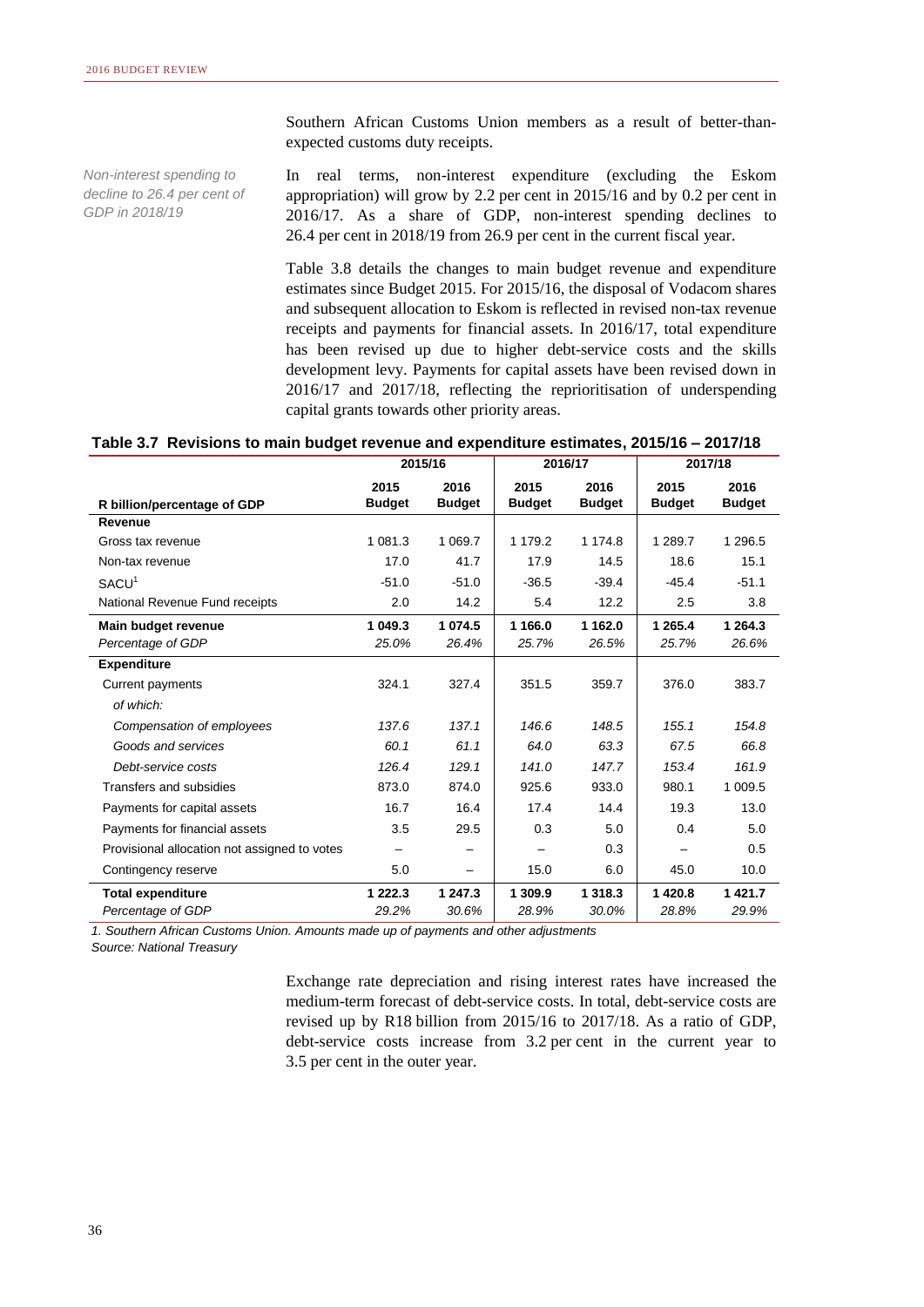|                   | 2014/15 | 2015/16        | 2016/17                      | 2017/18 | 2018/19  |
|-------------------|---------|----------------|------------------------------|---------|----------|
| R million         | Outcome | <b>Revised</b> | <b>Medium-term estimates</b> |         |          |
| Domestic loans    | 106 522 | 118 596        | 134 175                      | 148 103 | 164 057  |
| Short-term        | 14 743  | 16 242         | 19674                        | 23 607  | 26 4 25  |
| Long-term         | 91 779  | 102 354        | 114 501                      | 124 496 | 137 632  |
| Foreign loans     | 8 2 7 6 | 10 515         | 13 545                       | 13824   | 14 4 9 9 |
| <b>Total</b>      | 114798  | 129 111        | 147 720                      | 161 927 | 178 556  |
| As percentage of: |         |                |                              |         |          |
| GDP               | 3.0     | 3.2            | 3.4                          | 3.4     | 3.5      |
| Expenditure       | 10.1    | 10.4           | 11.2                         | 11.4    | 11.6     |
| Revenue           | 11.9    | 12.0           | 12.7                         | 12.8    | 12.9     |

**Table 3.8 National government debt-service costs, 2014/15 – 2018/19**

*Source: National Treasury*

## **Social security funds, public entities and provincial balances**

The social security funds, provinces and public entities have a combined cash surplus over the medium term, which partially offsets the main budget deficit. In aggregate, social security funds continue to generate a large cash surplus, increasing from R19 billion in the current fiscal year to R26 billion in 2018/19. Compared with the 2015 Budget, the Unemployment Insurance Fund has revised up its 2015/16 surplus by R12 billion, while the Compensation Fund has revised down its revenue projections by about R5 billion in each year from 2015/16 to 2017/18.

**Table 3.9 Consolidated budget balance, 2012/13 – 2018/19**

| <b>R</b> billion                   | 2012/13  | 2013/14  | 2014/15  | 2015/16  | 2016/17  | 2017/18  | 2018/19  |
|------------------------------------|----------|----------|----------|----------|----------|----------|----------|
| Main budget                        | $-165.4$ | $-160.5$ | $-166.6$ | $-172.8$ | $-156.3$ | $-157.4$ | $-151.3$ |
| Social security funds              | 17.8     | 13.5     | 15.8     | 19.2     | 20.6     | 23.4     | 25.9     |
| Provinces                          | 6.5      | 4.3      | 6.2      | $-0.4$   | $-1.0$   | 0.3      | 0.6      |
| <b>Public entities</b>             | 5.3      | 6.2      | 6.3      | $-3.5$   | $-1.0$   | $-0.3$   | 2.5      |
| $RDP$ Fund <sup>1</sup>            | $-0.1$   | 0.6      | 0.5      | $-0.5$   | $-1.2$   | $-1.3$   | $-1.3$   |
| <b>Consolidated budget balance</b> | $-135.9$ | $-136.0$ | $-137.8$ | $-157.9$ | $-139.0$ | $-135.3$ | $-123.6$ |

*1. Reconstruction and Development Programme Fund*

*Source: National Treasury*

As a result of the 2015 public-sector wage agreement, projections of provincial surpluses have been reduced sharply compared with the 2015 Budget. Some provinces will draw on accumulated reserves, running a deficit in 2015/16 and 2016/17. Surpluses projected for public entities in October 2015 have been lowered by R3 billion in 2015/16 and R4 billion over the MTEF period, mainly due to higher projected infrastructure spending and lower transfers from government.

# **Debt outlook**

Over the medium term, the proposed consolidation will stabilise and begin to reduce government's debt-to-GDP ratio. The depreciation of the rand, however, has increased the stock of foreign debt by an estimated R45 billion in 2015/16. This increase, combined with lower nominal GDP, results in net debt stabilising at 46.2 per cent of GDP in 2017/18. At the time of the 2015 MTBPS, net debt was projected to stabilise at 45.7 per cent of GDP in 2019/20.

*Consolidation stabilises government's debt-to-GDP ratio*